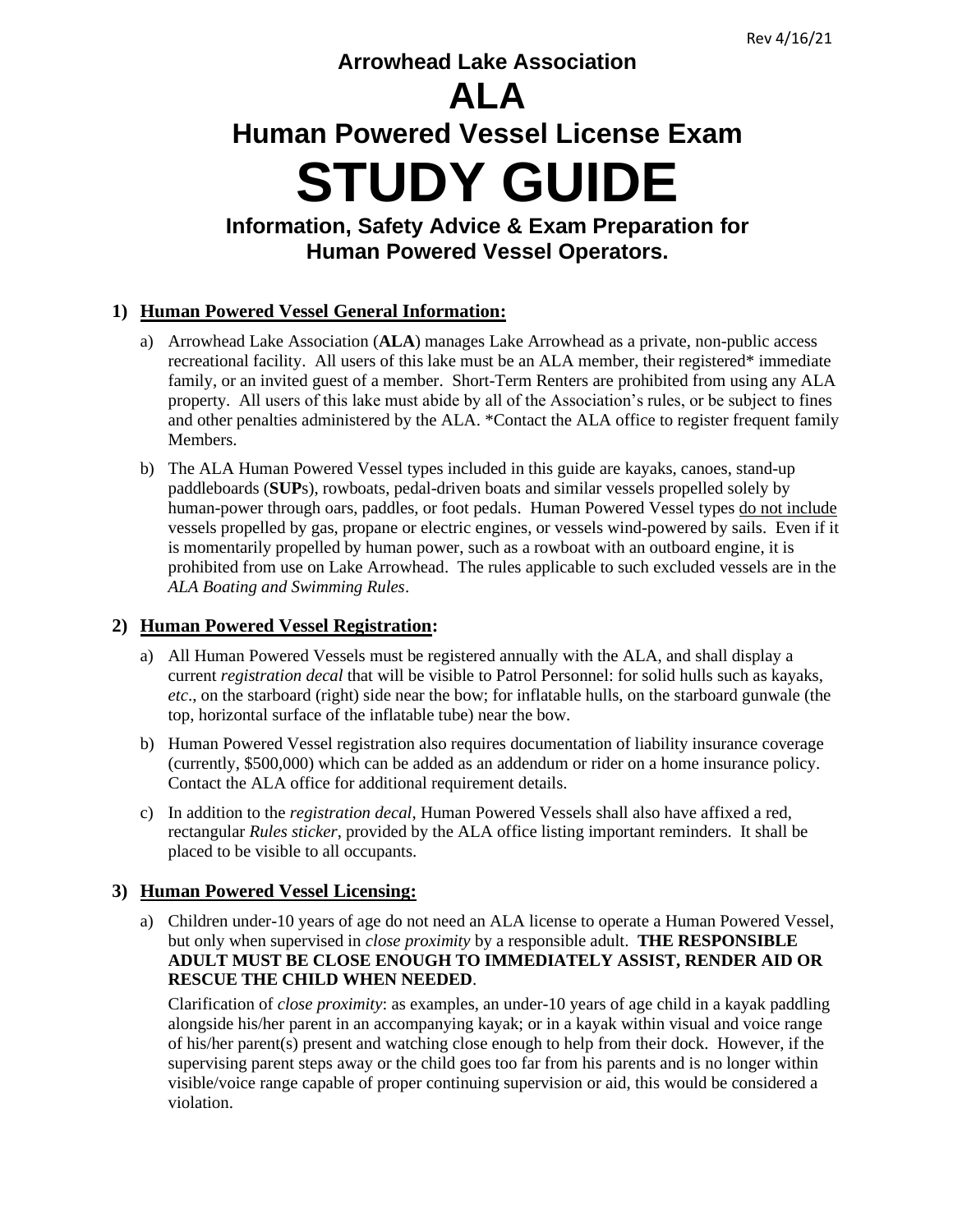- b) *Special needs* individuals 10 years of age and older may operate human-powered vessels without an ALA license if supervised under *close proximity* (as clarified above).
- c) Persons 10 years of age and older, with the exception of *Special Needs* individuals, are required by ALA to hold a Human Powered Vessel License or the Boat Operator License.
	- *i*) A Boat Operator License issued by the ALA entitles a member or guest to operate any vessel, human powered as well as engine, or wind-powered. The Boat Operator License exam covers a wide range of material including but not limited to: Coast Guard regulations, ALAspecific boating rules including water-skiing, *etc*., and equipment requirements. After the applicant takes and passes the exam, they will be photographed for a photo-license that requires a visit to the ALA office. The ALA Boat Operator License is valid for 3 years and costs \$60 the first time. Renewals require a reexamination and costs \$30.

Note: To be issued an ALA Boat Operator License, ALA also requires the member to hold a state-issued California BoaterCard if the member is required by the state to have one by age.

*ii*) An ALA Human Powered Vessel License entitles the holding member or guest to operate **only** human-powered vessels. The Human Powered Vessel License exam preparation *Study Guide* (this document) covers fewer topics than is needed for the Boat Operator License. The Human Powered Vessel License Study Guide prepares applicants on relevant information for the safe and proper operation of only human powered vessels. There is no fee for the Human Powered Vessel License, and it is valid for one year only. Human Powered Vessel License renewals require a re-examination annually.

 The Human Powered Vessel License application and examination process can be completed at home with an internet connected computer and printer. A visit to the ALA office at the Marina is still an option but is not required.

To be issued the Human Powered Vessel License, ALA does not require the member to also hold a California BoaterCard.

Proof of licensing: Because the Human Powered Vessel License lacks your photo, a photo ID card such as a driver license or school ID must also be carried when using the Human Powered Vessel License. The held Human Powered Vessel License with a photo ID shall be presented to Patrol Personnel upon request. Failure to do so may result in a violation notice and an immediate end to boating activity.

#### **4) Invasive Species Contamination and the ALA Vessel Inspection Program:**

a) Every ALA member should understand that animal (*e.g.*, Zebra and Quagga Mussels) and plant (*e.g.*, Water Hyacinth and Hydrilla) aquatic invaders, collectively called Aquatic Invasive Species (AIS), are a great concern for your Lake Arrowhead. These AIS are able to invade and contaminate new bodies of water via boats transporting them from a contaminated lake and launching in an uncontaminated lake. If Quagga or Zebra Mussels are introduced in to Lake Arrowhead, it would change the lake eco system; damage the fish population, damage boat motors, and water treatment plant infrastructure. It just takes one vessel transporting attached or floating, microscopic larva of invasive snails, Quagga or Zebra mussels into Lake Arrowhead to contaminate your lake forever. Once a lake is contaminated there is nothing that can be done to get rid of the invasive species. Boats launching with attached plant life and water containing plant life, which can clone from miniscule plant fragments, this is a serious threat as well. Compare our lake to other, already contaminated lakes in this area. In some of these lakes you can see that they are choked with weeds.

 At this time, because of continued vigilance of ALA Guests and Members like you, Lake Arrowhead is free of these impossible-to-eliminate AIS. Member cooperation is vital to protecting this lake and keeping it beautiful for current and future generations.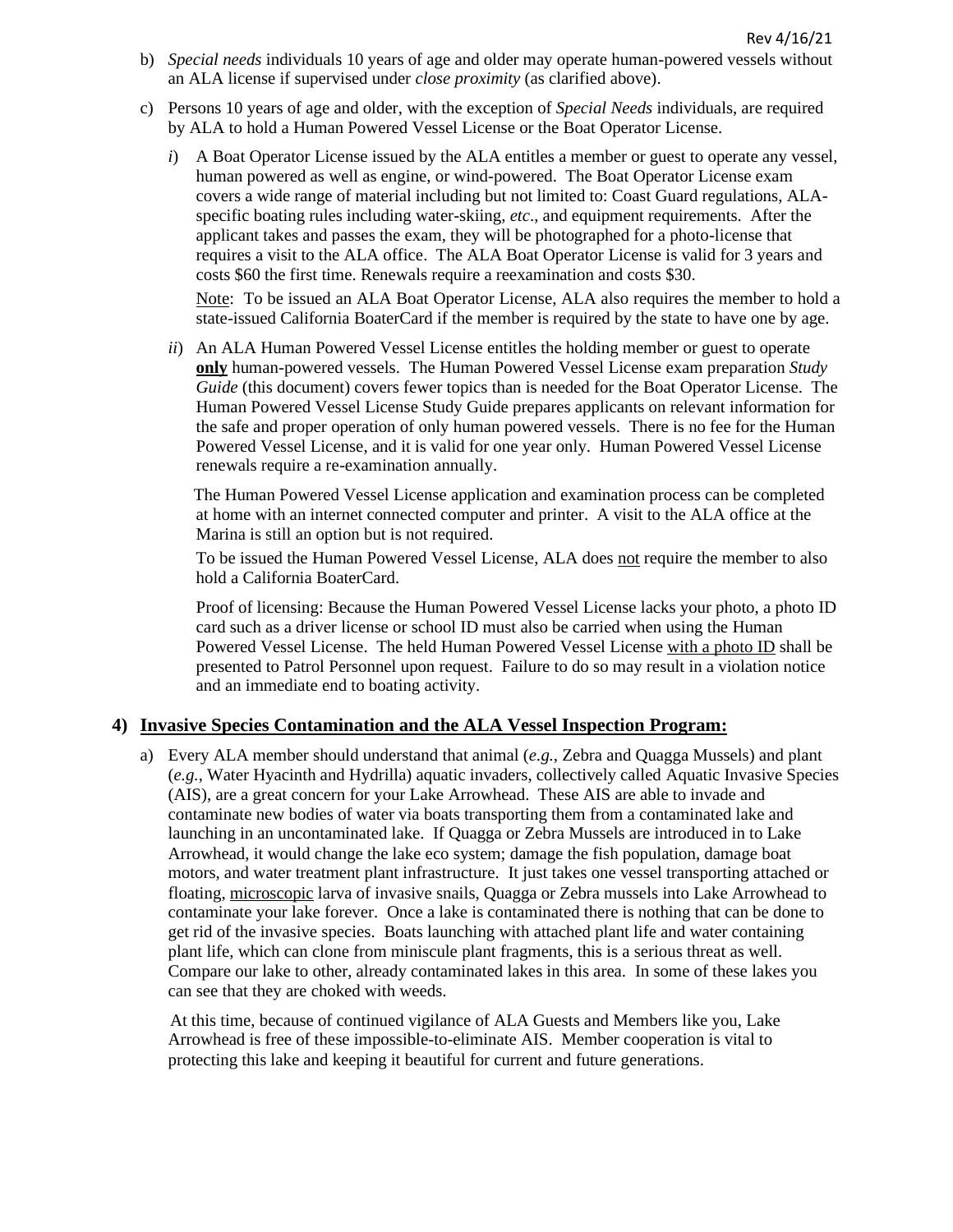- *b)* To continue the effort to prevent Lake Arrowhead from being contaminated, Members are required to bring vessels to the ALA launch ramp for inspection if the vessel has been in contact with another body of water or if it is the first time it has been to Lake Arrowhead. All vessels must pass inspection before launching. To pass inspection **vessels must be clean, drained and dry.** If a vessel does not pass inspection, the vessel must be decontaminated before it can be launched. Members bypass the 14 day waiting period imposed by other lakes by taking advantage of the ALA decontamination service.
- c) Despite the rule to have an inspection before launching, it is understood that Human Powered Vessels are small and often transported by a personal vehicle to this lake, and usually launched at a shore access point without first being inspected at the Marina launch ramp.

Therefore, any vessels, equipment such as hollow seats and storage bags, and water toys such as squirt guns, that have recently taken from other bodies of water that are brought to our lake must not be launched without a suitable decontamination by any one or all of the following procedures:

- A high pressure spray of water of at least **105** degrees F.
- Hand-spraying a 5% bleach solution, or else specifically with Fantastik<sup>™</sup>, or Formula 409™
- Completely drain and let dry for 14 days in hot weather or 30 days in cool weather

This procedure should be completed not only for the outer hulls but also inside any storage or buoyancy compartments, live wells for bait and catch holding, *etc*. It should be completed before bringing it to the lake, rather than done in the vicinity of Lake Arrowhead, so that rinsed water from decontamination does not run into the lake.

### **5) Personal Floatation Devices (PFDs), or "Life Vests":**

- a) This or any lake is not a safe and worry-free playground. As often expressed by Coast Guard rescuers, you should assume that the water is always trying to hurt you in many different ways, and it must be respected for this. **You use this lake at your own risk.**
- b) The risk of falling overboard from a Human Powered Vessel, being of smaller size, is always greater than from a larger motorized or sailing vessel. Therefore, first and foremost, all occupants, both operator and any passengers**\***, shall always wear PFDs.

[**\*** *Vessels must never be overloaded, or carry more passengers than they are designed to carry (e.g., installed seats); it reduces stability and increases the likelihood that it will "swamp" or capsize.*]

- c) Merely carrying or sitting on the PFD instead of wearing it is a serious violation.
- d) *PFDs on Human Powered Vessel are worn continually / Reasons that you Need to Wear a PFD Continually:*
	- *i*) Unlike larger vessels with boarding ladders, it is difficult to climb back aboard most humanpowered vessels if one falls overboard. Attempts to reboard usually result in the vessel filling with water or capsizing and/or the individual falling back into the water. This increases the chances of drowning.
	- *ii*) Once in the water, it is difficult for an individual not wearing a PFD to put one on: they float on top of the surface while the individual's shoulders and chest are below the water. The PFD resists attempts to be pulled underwater in order to put it on. Adding to this difficulty, while trying to put on the PFD, one is also using their arms to try to tread water while waves are splashing in the mouth and nose.
	- *iii*) If an individual is in the water with or without wearing a PFD, it is likely they will not be able to get back into the vessel and will remain in the water until rescued by another boater or Patrol Personnel. Therefore, wearing a PFD would keep a person's head above water so that they may breathe and not become fatigued.
	- *iv*) Boaters who may fall into Lake Arrowhead in the Fall through Spring seasons when water temperatures are cold will face additional medical or drowning risks that will arise quickly,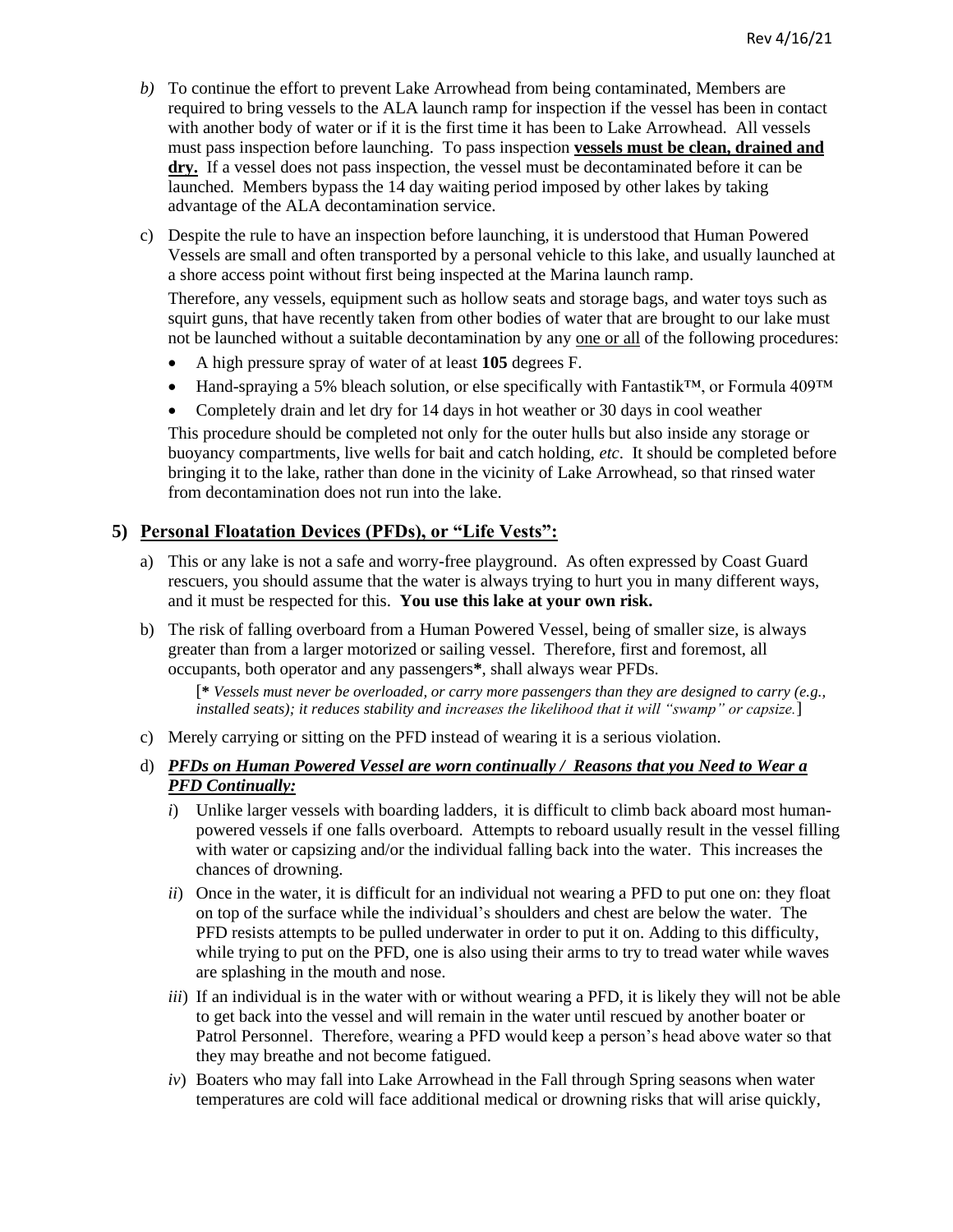such as hypothermia, decreased judgment, loss of muscle coordination, throat spasms that could block breathing, cold-water shock and even heart problems. Any of these would impede a person from keeping their head above water without a PFD. Even in warmer summer water temperatures, a sudden dunking in the lake can cause a temporary laryngeal spasm ("gag reflex") that closes the airway and can cause unconsciousness. If you become unconscious, only a PFD could continue to hold your head above water until you regain consciousness and start to breathe again.

To survive water emergencies, it is imperative that one take the precaution of constantly wearing a PFD properly. This includes using a PFD of a suitable size to fit over clothing, and securing it to perform properly while in the water. It is the only thing that will save you until help arrives.

- e) PFDs that are marked Type I, II, or III are all acceptable; as well as a Type V (inflatable), either the "Suspenders" or the "Belt pack" design. Inflatable PFDs are legal for use only if the wearer is at least **16 years of age or older**. Many "fisherman" vests, the kind with multiple pockets, although OK for wading or standing up in shallow water, do not provide adequate flotation and are not legal to use as boating PFD's. Your PFD must have a "Coast Guard-approved" label.
- f) The only exception to the requirement to always wear a PFD applies to Stand-up Paddleboards (SUPs): the operator of a SUP's has a choice between wearing a PFD and using an anklemounted leash attached to the board. Any additional passengers on the SUP, such as a small child, must wear their PFD. Additional leashes being used by additional passengers on the same board are prohibited.
- g) It is most often the best course of action to grab and hold onto the capsized vessel, even if wearing a PFD. Almost all Human Powered Vessels (possibly except bare metal canoes) have flotation and will stay at the surface whether upright or capsized. This can help aid in staying afloat as well as make the individual more noticeable while in the water.

#### **6) Permitted Areas of Operation for Human Powered Vessels:**

- a) For many substantial reasons, such as a powerboat colliding with a harder-to-see smaller Human Powered Vessel and the rougher water that powerboats generate, ALA requires that all Human Powered Vessels stay within the waters between the row of buoys around the lake and the shoreline, or 100 feet from shore. This buoy line all around the lake separates the no wake zone near shore from the power boats operating at high speed farther out.
- b) An exception to this rule is for special, very long canoes and kayaks 12 feet in length or longer, which are usually more visible and seaworthy in very rough water (these are commonly called "ocean going") and are allowed to venture into the middle of the lake where the powerboats speed and churn up the water. Paddling outside the buoy line over 100 feet from shore can still be dangerous and is not encouraged or recommended by the ALA because of waves and increased collision risk due to kayak's lesser visibility to power boaters operating at higher speeds.
- c) For the Safest course through these waters, it is recommended that operators who would venture far from shore (*i.e.*, nearer to the buoy line where the water depth is well over one's head), in the event of a capsize, should be capable of righting and reboarding their vessel should such a capsize or swamping, occur. If not capable, it is recommended that operators choose a course through these waters that keeps closer to the shore or to docks that extend out, so as to remain within swimming distance to safety.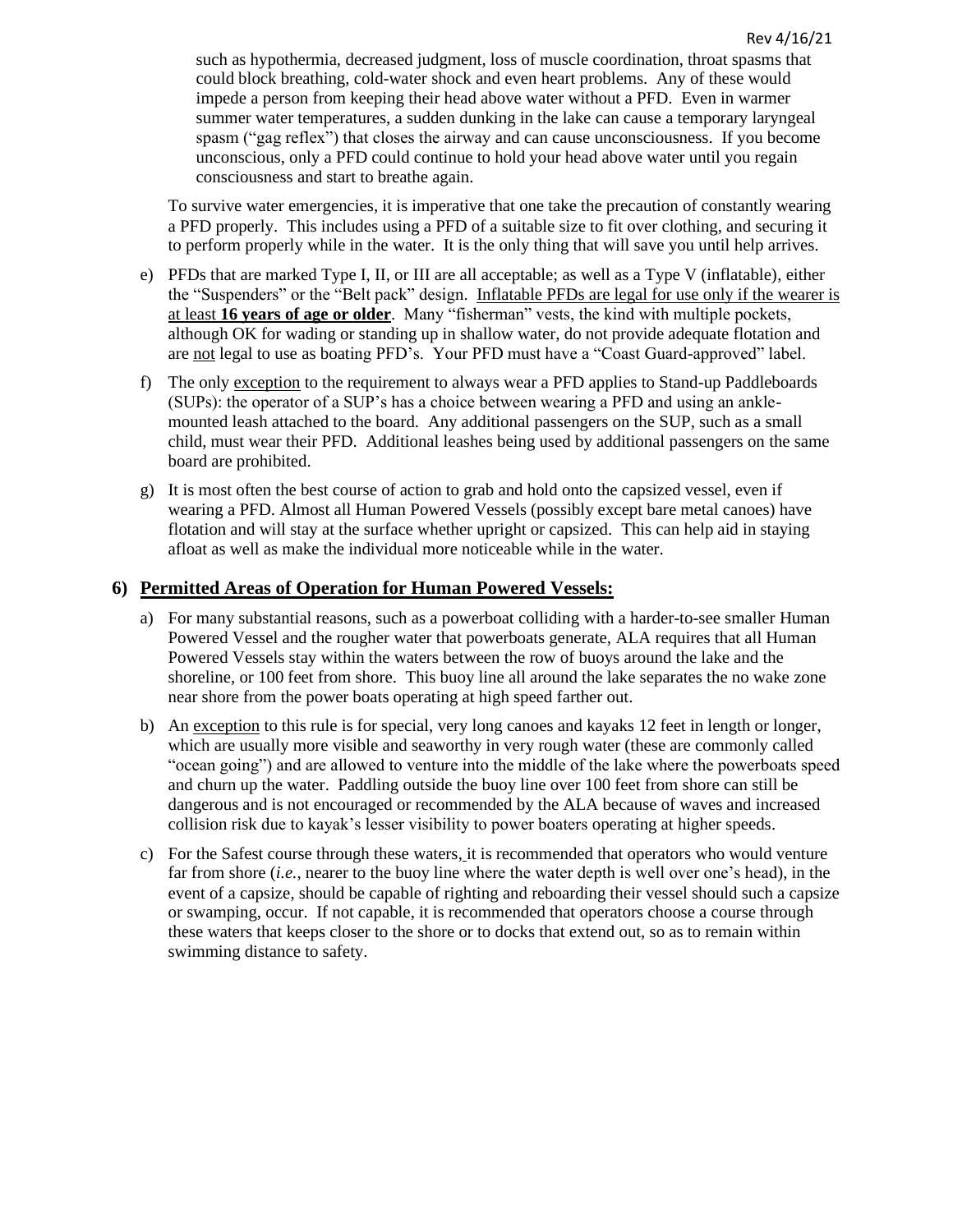# **7) Safety Awareness in the No Wake Zones Concerns, even in the relatively safer area between shore and the buoy line:**

Even by staying in this safer "Permitted Area of Operation" between the buoy line and shore, there are two predominant dangers. Even in areas considered safe, Members must be alert and watchful for:

a) *Powerboats and sailboats* are also allowed to traverse these waters at reduced speeds to fish; go to and leave their slip; or just hang out at anchor; and there is real danger of any of them, when underway, not being properly attentive and noticing you and running over your harder-to-see smaller vessel. Therefore, you have a personal responsibility to remain vigilant and protect yourself by keeping alert all around you for larger boats that aren't maintaining a proper lookout – and a reason for carrying a Storm Whistle (see 8-b-*i*) to signal any inattentive boater.

#### b) *Waves***.**

Although there is usually less wind-caused waves and severe powerboat wakes in the shallow water than in the middle of the lake, such powerboat caused wakes and sustained strong wind over large areas of our lake can produce large waves. These can be a major concern to small boat operators and can be found predictably both nearer the buoy line (closer to the water-skiing powerboats beyond in mid-lake) but also, surprisingly, near the shoreline especially where any vertical walls have been built. There, waves hitting the walls are deflected without much loss of energy back into the water where they combine with oncoming waves, resulting in very rough and confusing water consisting of rapid frequency, very high wave crests in all directions.

In such rough conditions, expect that you will have more difficulty rowing/paddling and making headway (progress) through these waters.

Rough water on a windy day can toss a small boat around and can sometimes toss occupants overboard, if not also capsizing the vessel. Therefore, it is imperative that operators both (1) keep a lookout for such uncommonly large waves; and (2) also **know how to handle any large waves on our lake\* when they approach**:

- **The best way to deal with a large wave** is to almost face it but point your vessel at almost a 45 degree angle to one side or the other from straight toward it. By taking the wave at the angle as just suggested, your vessel will only gently rise and slightly roll one way as the front of the crest passes under you, and then will roll back the other way as the back of the crest passes; but this movement will be slow and gentle rather than too severe or scary, something you can cope with by balancing with your hips and your oars/paddles.
- It is not recommended to take the wave straight on because of the risk of going into the wave and having the water wash over the bow and soak occupants. A particularly large wave, combined with your vessel's speed, might even push the vessel's bow farther under the water and possibly wash the operator and/or any unsecured items overboard.
- The most dangerous position, one that should always be avoided, is to take a large wave directly against the side of your vessel as your vessel lies parallel to the wave's crest. Because your vessel (as all kayaks, canoes, *etc*.) are much narrower than long, as the wave hits your vessel it will roll abruptly and severely, and will be more likely than the other positions to readily flip your vessel over (capsize), tossing you and any passenger and/or onboard items overboard.

Because of this, it is important to be cautious in rough water. Keep aware of the surroundings in order to operate the vessel and enjoy your new skills with pride, as long as you recognize your limitations in a small, human-powered vessel.

[**\*** *The largest waves on our lake do not compare to the huge, cresting surf found in the ocean. Therefore, the advice offered above for our lake is not applicable to an ocean seashore.*]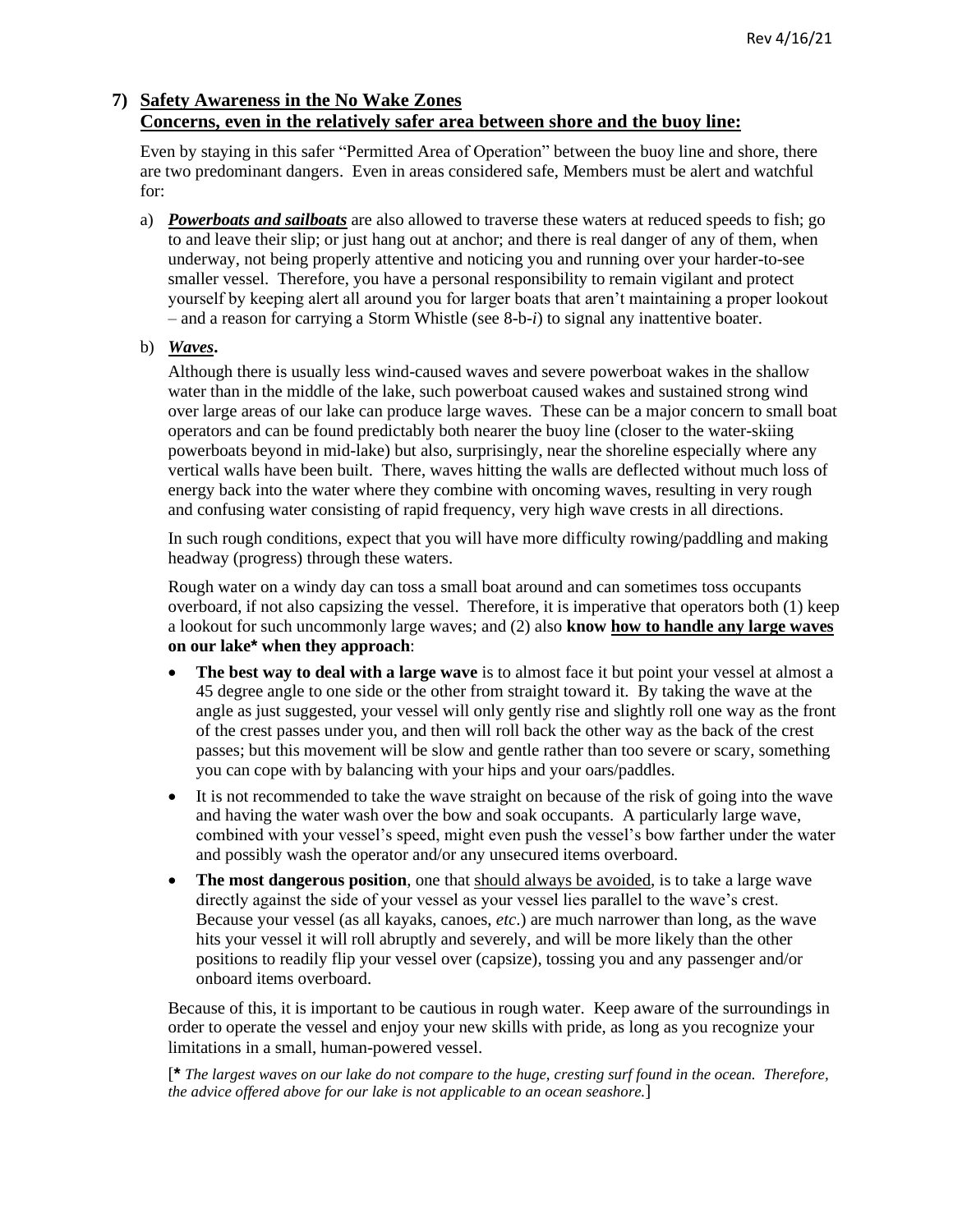#### **8) Additional Equipment:**

#### **a)** *Required:*

- *i*) For operation between sunset and sunrise, the vessel shall be equipped with a fully charged lantern or flashlight that must be mounted for continuous display to maximize visibility.
- *ii*) If fishing, a 20x20 inch white flag shall be displayed on a 36 inch minimum display pole at least four feet above water while fishing.

Check with the ALA Office or Lake Safety to determine where fishing is currently not allowed, because prohibited locations vary seasonally. (See ALA Boating and Swimming Rules and ALA Fishing Rules on the ALA website).

#### **b)** *Recommended, for Safety:*

- *i*) A whistle (preferably a "Storm Whistle", *i.e.*, very loud, and self-expelling of water in case it gets dunked) to signal for help or to alert an inattentive power boater of your presence.
- *ii*) A cell phone (best carried in a waterproof zip bag, and programmed with the Lake Safety Patrol, **909-744-2766**) to quickly call for help.
- *iii*) Unless you use a sit-on-top kayak or a SUP, a "dewatering device" is recommended, especially for sit-inside kayaks and canoes that might fill with water from a sudden wave, *etc*.: either a small bucket, or else a hand pump with a discharge hose to place over the side.
- *iv*) Know how to signal for help by waving arms as the universally recognized signal in case of an emergency.
- *v*) If you take your dog on board, it is recommended putting a suitable PFD on your pet, too.

#### **9) Additional Rules for all Members and their Guests who use this private lake:**

- a) All Members participating in boating and swimming activities agree to know and follow these rules. Violation of these rules may result in verbal warnings, written warnings, citations or denial of boating privileges. General categories of fines and the range of fines follow.
- b) Members and guests shall follow Lake Safety personnel instructions at all times.
- c) In case of an accident, contact 911 and call Lake Safety at **909-744-2766** to get immediate assistance.
- d) Launching or throwing objects, including water, at or from vessels or docks is prohibited.
- e) Discarding any litter from boats or on shoreline is prohibited.
- f) Physical or verbal abuse of ALA employees, afloat or on the shoreline is prohibited; as well as of other Members and their guests.
- g) Indecent exposure is prohibited.
- h) Horseplay, fishing, jumping or diving, swimming, sunbathing or lounging on courtesy dock fingers or walkways is prohibited.
- i) Recreational scuba diving, spear fishing, or bow fishing is prohibited.
- j) Overnight docking in ALA courtesy docks is prohibited.
- k) Overnight camping is prohibited.
- l) Lone Pine Island is closed to all visitors, boaters, fishermen and swimmers after the Lake Safety closing procedure (flashing amber and red lights) and before 7:00AM.
- m) Human Powered Vessel owners are responsible for their safe and proper operation (*viz*., ALA Rules and county and state boating laws) at all times, both by themselves and also any family and